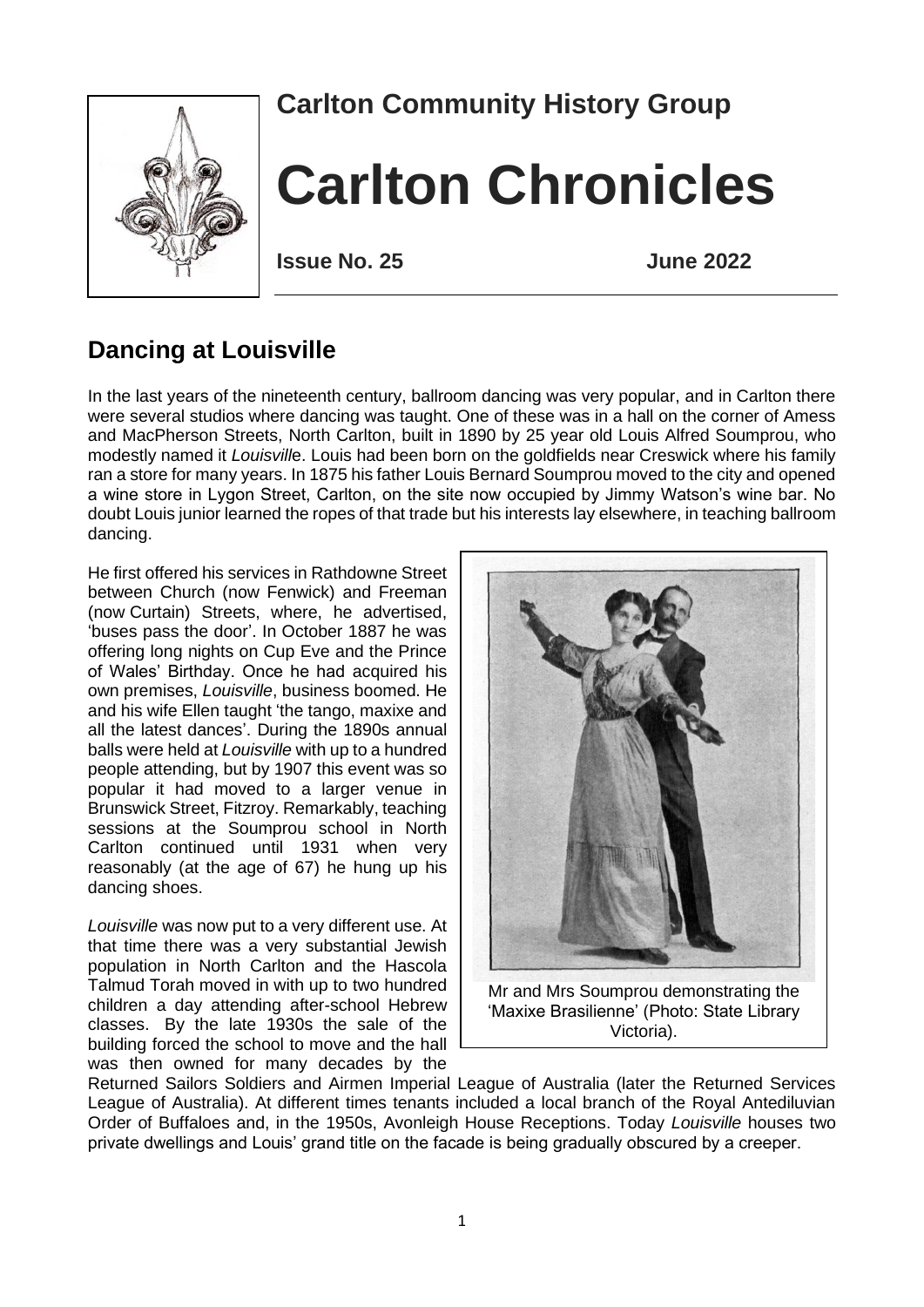#### **A new name and format**

In our previous edition it was announced that the format of this publication was changing. In future there would be less news and more articles on Carlton's history. Hence the name 'Newsletter' was no longer appropriate and we asked for suggestions for a new one. Several suggestions were received, but the one that appealed most, and which we have now adopted, was 'Carlton Chronicles'.

**We sincerely thank the reader who sent us this suggestion**

#### **A new book from the CCHG**

This book recently published by the CCHG tells the story of an ill-conceived suburban rail line that ran through the inner northern suburbs from 1888 until its final closure in the 1970s. It also tells how, after it closed, a local residents' group struggled to have the unused railway land and station building converted into facilities for community use.

#### **Cost: \$15 (plus postage if applicable) by [mail](http://www.cchg.asn.au/publications.html#mailorder)  [order](http://www.cchg.asn.au/publications.html#mailorder) from CCHG, or from the following retail outlets:**

- Railfan Shop, 4 Churchill Street, Mont Albert.
- Train Shop, 290 Bay Street, Brighton.
- Carlton Library, 667 Rathdowne Street, North Carlton.
- Kylie's Slow Dough, 649 Rathdowne Street, North Carlton.
- Railway House, 20 Solly Avenue, Princes Hill.
- Royal Historical Society of Victoria Bookshop, 239 a'Beckett Street, City.

Note: Prices from these outlets may be higher than the \$15 stated above.

#### **Illustrated Talks on Carlton History by Zoom Tuesday 21 June, 7.30pm**

- **Felice Rocca will talk on the history of Faraday Street in Carlton.**
- **Margaret Rich will tell the story of the distinctive Streamline Moderne flats in Jewish North Carlton.**

**To register for this presentation, email [jeffann@bigpond.net.au](mailto:jeffann@bigpond.net.au) and a zoom link will be sent to you.**

**This publication, Carlton Chronicles, is produced and distributed four times a year. If you would like to be put on the mailing list, email the Carlton Community History Group at [cchg@y7mail.com](mailto:cchg@y7mail.com) or visit our website [www.cchg.asn.au](http://www.cchg.asn.au/)**

Carlton Community History Group



The Inner Circle Line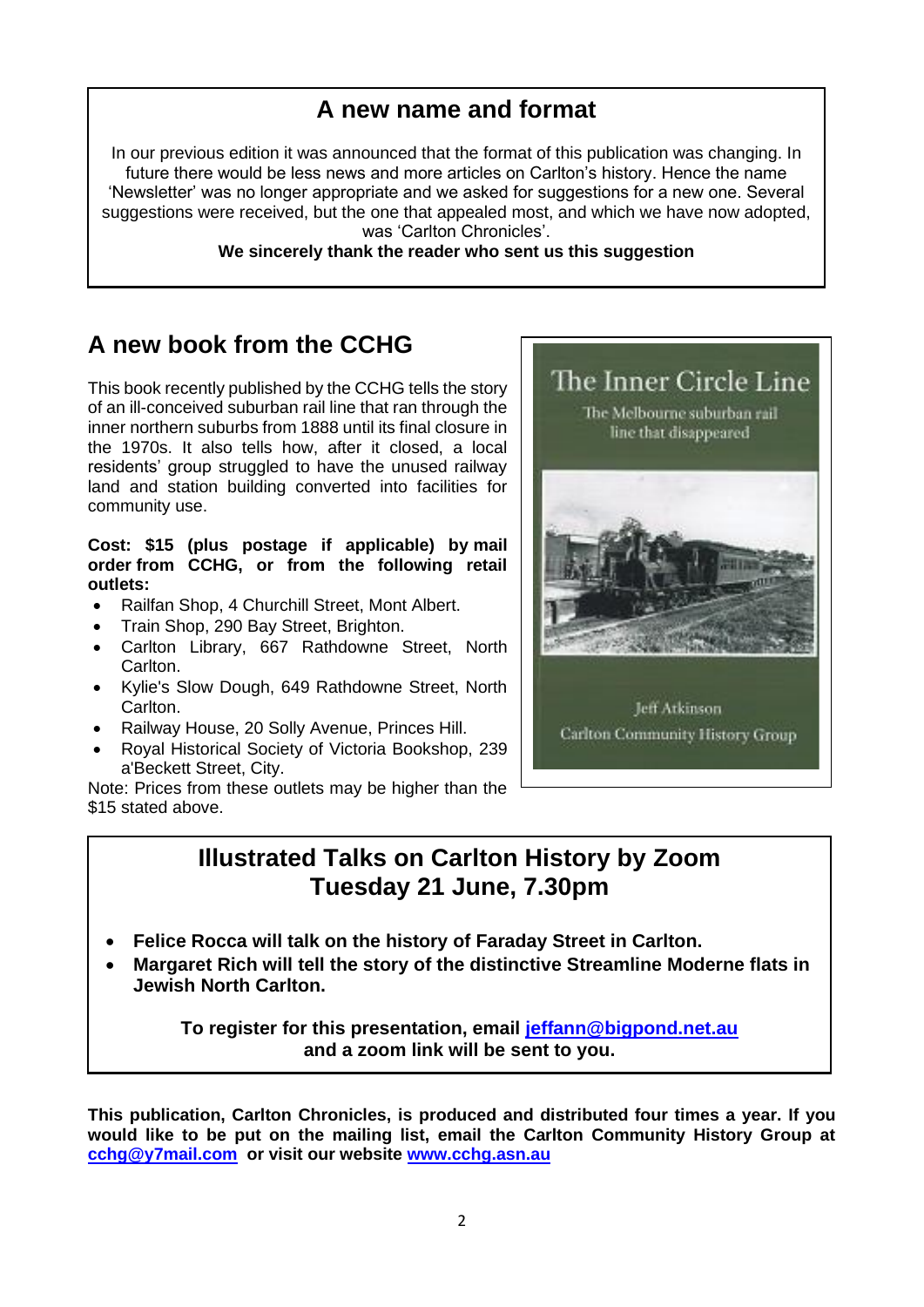## **Pose's Pickles**

In the heyday of Jewish Carlton there were many businesses catering to the needs of newcomers. Little trace of them remains, and the sale of 512 Rathdowne Street in March 2022 breaks one of the very last links with that period of Carlton's history. The shop was the home of a deli that was known far and wide as Pose's Pickles. Like most of its neighbours the shop had had a variety of occupants, but in the mid-1930s it was taken over by Russian immigrants Nahum (Nathan) and Doba Pose, who were expanding from a rented stall at the Victoria Market. Unlike many of their customers, they were not new arrivals having arrived in 1912.

Nathan and Doba Pose's grandson Harry, interviewed for *The Australian Jewish New*s in 1990, told a story about their early days in Australia when Nathan was working in the tyre-making industry. Left without work in the Depression, and in Harry's words 'leftish in his



politics', Nathan wanted to return to Russia, but could not gain entry. He was advised to wait in London while a brother still in Russia exerted some influence. But the advice he received from Russia was quite unambiguous. Don't come back!

After Nathan died in 1939, his son Sol ran the business with his mother. They had the space to produce their delicacies and, as the number of Jews in the area increased in the 1940s and 1950s, business boomed. In 1948 the Poses bought the shop. They diversified: pickled herrings, whole *wurst* hanging over doorways, candles imported from Israel and a huge array of biscuits. In an interview with author Julie Meadows, Harry gave a vivid description of life behind the counter of the deli, and especially the frantic preparations for Pesach (Passover) each year. Deliveries were made in a T Model Ford home-converted to a



wagon, or even by bicycle. Of course, most of what was sold was destined for the family dinner table, but local children often called in for a snack of *wurst* and a cucumber. After their comparatively long stay in Australia, the Poses were also known to be a valuable source of advice and support to newcomers.

By the 1970s the Jewish population of Carlton had declined to the point where a retail grocery was no longer viable, but Sol and his wife Rae continued to commute from Caulfield to produce vinegar and pickles for the wholesale market. Behind the shop, extensive outbuildings remind us that in the past many local businesses housed factory and retail outlet under one roof.

In the 1990 interview, Harry, 'third generation pickle maker', who had just joined the business after a career in a very different field, outlined his plans for expansion interstate. But by the end of that decade the business had been sold. Today the shop and almost ninety years of stories and memories is no longer Pose's. But the signage *N. Pose & Son* can still be made out above the veranda.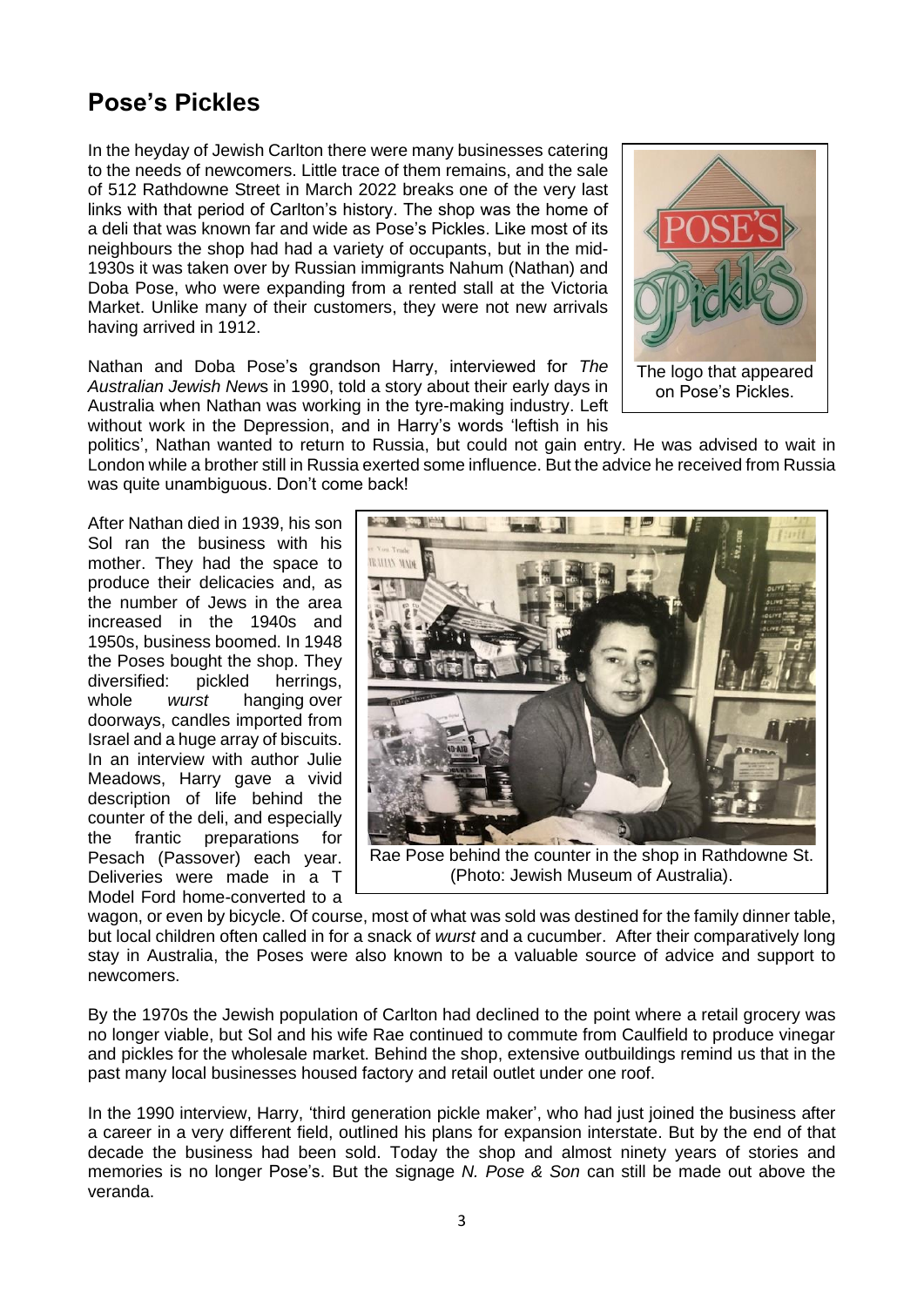## **A Notable Carlton Personality – Nino Borsari**

*Borsari's Corner at the intersection of Lygon and Grattan Streets, with its distinctive neon sign of a man on a racing cycle, is a well-known landmark in Carlton. But who was Borsari?*

Nino Borsari was a lad from a poor background in Italy, who at age 21 became a gold medal winning cyclist for Italy at the 1932 Olympics in Los Angeles, winning a gold medal in the 4,000-metre team pursuit race. Two years later, in 1934, he was invited to Australia to compete in a 1000 mile cycle road race that was part of the celebrations marking the centenary of the founding of Melbourne. Nino delighted the Australian crowds with his happy disposition and won the alpine stage of the race from Mt Buffalo to Omeo.

In March 1940 he was back in Australia racing. But when Mussolini's Italy entered the war in June that year he found himself unable to return home. As an Italian citizen he was officially an 'enemy alien' and was lucky not to be interned. When interviewed by security officers they reported that he had 'no political leanings' and 'appears to take no interest in anything but sport'. Although he was not interned, he was forbidden from racing. Instead he opened a bicycle store on the corner of Lygon and Grattan Streets. Later that year he married Fanny Cester at the Sacred Heart Church in Carlton. She was an Italian-born opera student who had migrated to Melbourne in 1939.

When the war ended, he and Fanny had grown so used to life in Australia that they did not go home to Italy. Instead in 1946 they both became naturalized Australian citizens. Sometime in the late 1940s the prominent neon sign featuring Nino on a racing bike was placed on the bicycle shop, and the location became known as Borsari's Corner.

In the 1950s and 1960s, the business expanded to become Borsari's Emporium selling a variety of goods to the newly arrived Italian migrants who were then coming to Carlton in large numbers. These included household items, giftware, jewellery, and Italian magazines and newspapers. By 1961 the business had expanded sufficiently for them to establish a separate bicycle and sports store in the building next door.

Nino Borsari was a prominent businessman and citizen in Melbourne. In 1962 he received an Italian knighthood for his support of new immigrants in Melbourne. He was a founding member of Juventus soccer club and president of the Australian Boxing Federation. In 1988 his wife Fanny died, and eight years later he himself passed away. But his name lives on in Carlton, on the landmark corner with its distinctive neon sign.



Commons).

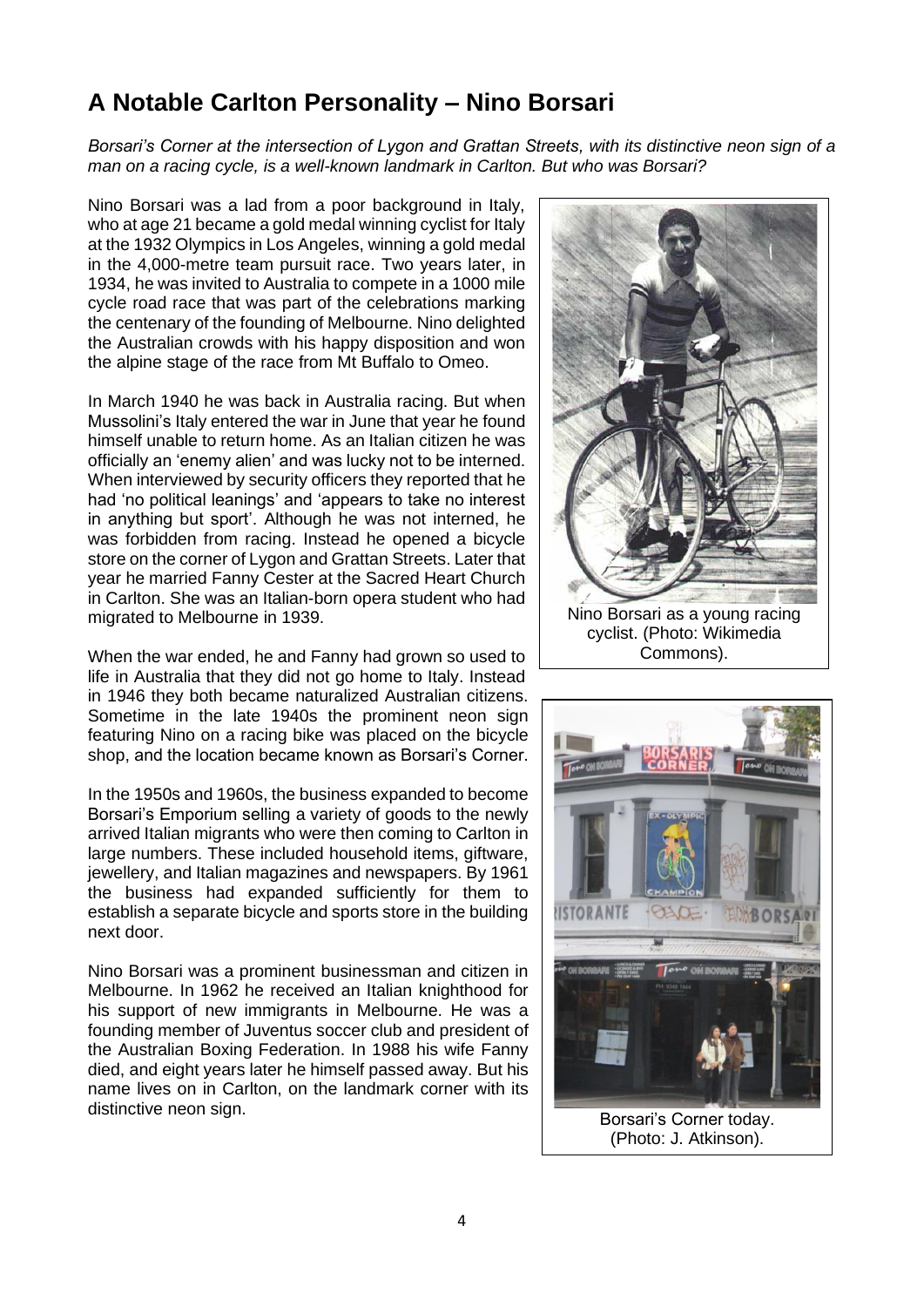## **Did you know**

#### **Madeline Street**

The northern section of Swanston Street, from Victoria Street to Melbourne University, was originally known as Madeline Street. It was renamed as an extension of Swanston Street in the city in 1925. But like any change, it took a while to implement. Properties along the full length of the street had to be re-numbered and street signs changed. Businesses or residences that used personalised stationery headed off to the printers, while the postman and delivery drivers had to navigate a new system of street numbers running into the 800s. The old name 'Madeline Street' was still in use nine years later, in 1934. In that year, an abandoned baby girl was found outside the Women's Hospital in Carlton. She was named 'Madeline Carlton', after the location where she was found, and was committed by the Children's Court to the care of Berry Street Foundling Home until her future was decided. A few months later *The Herald* newspaper reported that 'Madeline' had been adopted out. In this case, it was quite appropriate to use the old street name, as 'Swanston' was hardly the choice for a baby girl.

#### **Three imposing houses**

On the southern side of Pigdon Street in Princes Hill there are three houses that were constructed in the Federation era (1899-1900) but in the style of an earlier era, the boom era of the 1870s and 1880s. They were built by Joseph Hince. Originally from London, he had come out to Melbourne as a young man of 22 in 1858. Despite many setbacks, including the early death of his first wife and five of his ten children dying in childhood, he finally achieved prosperity. He had owned all the land on the south side of Pigdon Street between Arnold Street and what is now called Bagung Lane for some five years before completing three double-storey houses at 305, 307 and 309 in 1890. Number 305 became the family home and remained so for some 70 years. But the depression of the 1890s

hit builders hard and the eastern section of the land remained vacant until 1900 when he chose to build there three unusually wide singlestorey houses on a site which would normally have accommodated five. The photo right shows one of these. These three imposing houses carried the names of Orient Line ships that regularly brought migrants to Melbourne, *Ormuz, Orotava* and *Oruba.* Joseph Hince died in 1918 aged 82 but more than a century on these three houses,



*o*riginally identical and even today varying only in minor detail, are listed on the Victorian Heritage database and are a well-known local landmark.

#### **First Chinese Australian admitted to the bar**

William Ah Ket, the first Chinese Australian admitted to practise as a barrister and solicitor at the Supreme Court of Victoria, once lived in Carlton. William was born in country Victoria in 1876 and educated at Wangaratta High School. He was also home-schooled by a Chinese tutor and, with his language proficiency in both English and Chinese, he was engaged as a court interpreter while he was still in his teens. He studied law at Melbourne University and was awarded the Supreme Court prize of £40 in 1902. In 1903 William advertised his intention to apply for admission to practise as a barrister and solicitor at the Supreme Court of Victoria. His address at the time was 16 Grattan Street,